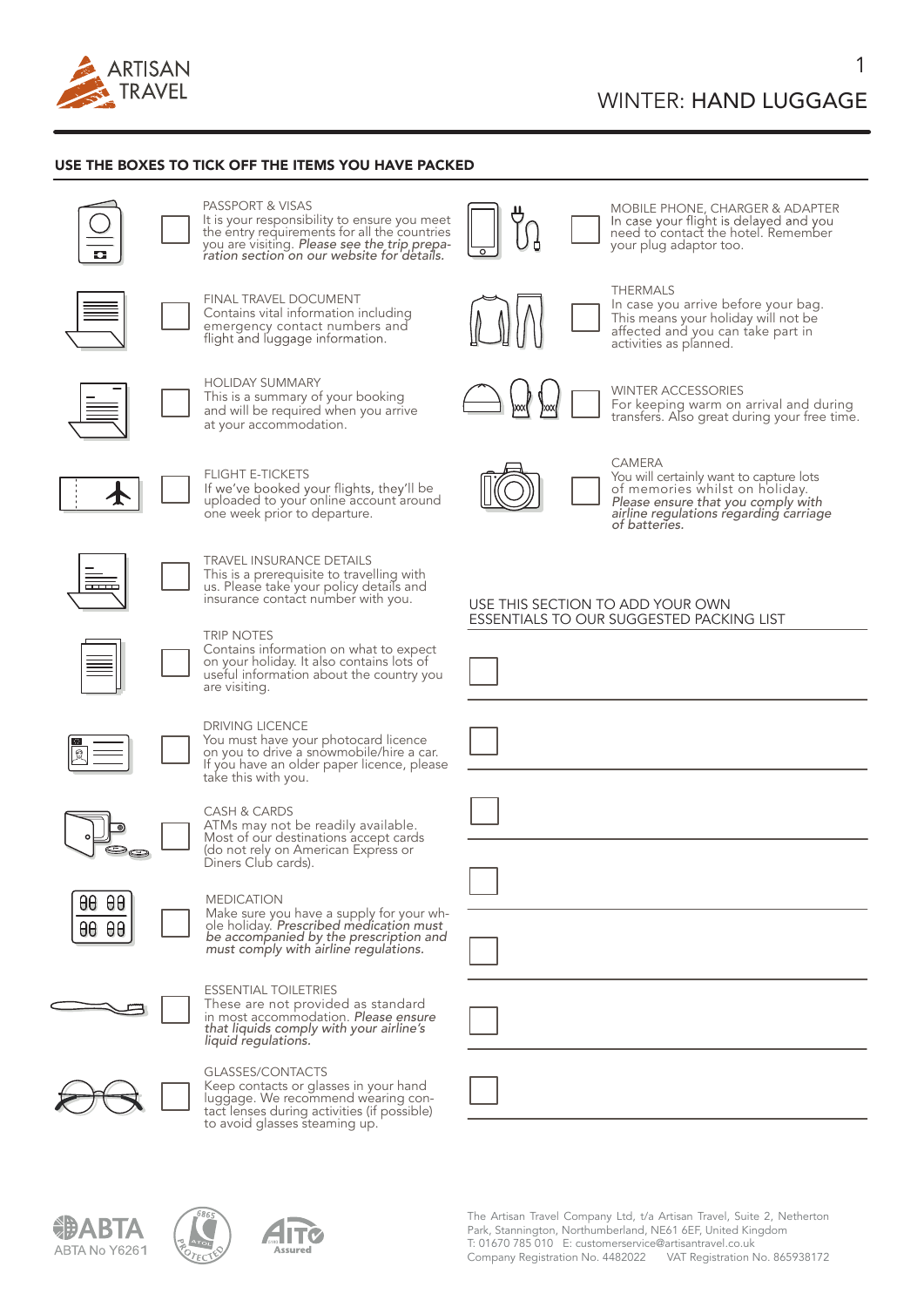

### USE THE BOXES TO TICK OFF THE ITEMS YOU HAVE PACKED



# SOCKS<br>Ensure you have both thin & thick socks for layering. Wool is best. Take lots of pairs so you always have a dry pair for

THERMAL UNDERWEAR/BASE LAYERS High-wicking fabrics and materials such as Merino wool are the best. *See our 'Getting Dressed' document for details.*

FLEECE/THIN DOWN JACKET As a mid-layer: check for high quality<br>fleeces as they will last much longer & are much better for the environment.

### WARM JUMPER

As a mid-layer: wool is especially good<br>at keeping you warm. Make sure it is at keeping you warm. Make sure it is<br>roomy though, as you need to be able<br>to move freely (with all your base layers on too) during activities.

### TRACKSUIT BOTTOMS

Jogging bottoms, yoga pants (or similar) all work very well as a mid-layer to wear over your thermals and under your suit if it's particularly cold.

#### CASUAL CLOTHES

For the evenings and downtime to wear around your accommodation, so you can dress for comfort rather than style.

SWIMWEAR<br>Check your accommodation's facilities Check your accommodation's facilities<br>to see if they have a pool or hot tub. In saunas you'll normally only wear a towel<br>with no swimwear.

For walking around indoors, rather than wearing your large winter boots all the<br>time. These are especially useful on<br>overnight safaris.

BOOTS WITH A GRIP<br>These are useful on arrival, before you are issued with your cold weather gear<br>and during your free time when exploring your surroundings.

# SKI GOGGLES

Not essential but some people find these<br>helpful during longer safaris. Make sure<br>they are well-ventilated, so they do not steam up.

**IT** 



#### SUNGLASSES

Important to protect against snow<br>blindness as the sun reflects off the snow. Less important over times of Polar Night.

 $\overline{\mathcal{L}}$ 

#### **HEADTORCH**

Although on night-time activities you'll be given one if needed, it is good to have one for any independent exploration.

#### NECK TUBE

These are convenient, warm and snug fitting. They can make<br>a real difference to your comfort<br>on activities if there is a strong<br>wind chill factor.

NEOPRENE FACE MASK<br>Not essential, but keeps your Not essential, but keeps your face much warmer. Make sure it has good mouth holes to prevent condensation building up, which will then freeze.

#### TOILETRIES

Including an oil-based lip balm. The air can be very dry. Oil-based mois- turisers and sun creams are best as they do not freeze



### PLUG ADAPTERS

Make sure you have plenty of adapters so that you can charge<br>all your devices.

#### FIRST AID KIT

Make sure you have everything you need including medicines you may require. The nearest chemist may be a long taxi ride away.

HAIRDRYER<br>Read the information on your accommodation to see whether these are provided.

KETTLE, TEA & COFFEE<br>Read the information on your Accommodation to see whether<br>these are provided. You may wish to bring your own if not.



CROSS PACKING<br>If you are travelling with others, If your belongings between your belongings between your suitcases to travel. This way, if a bag is delayed, you will still be able to get dressed properly on your trips.





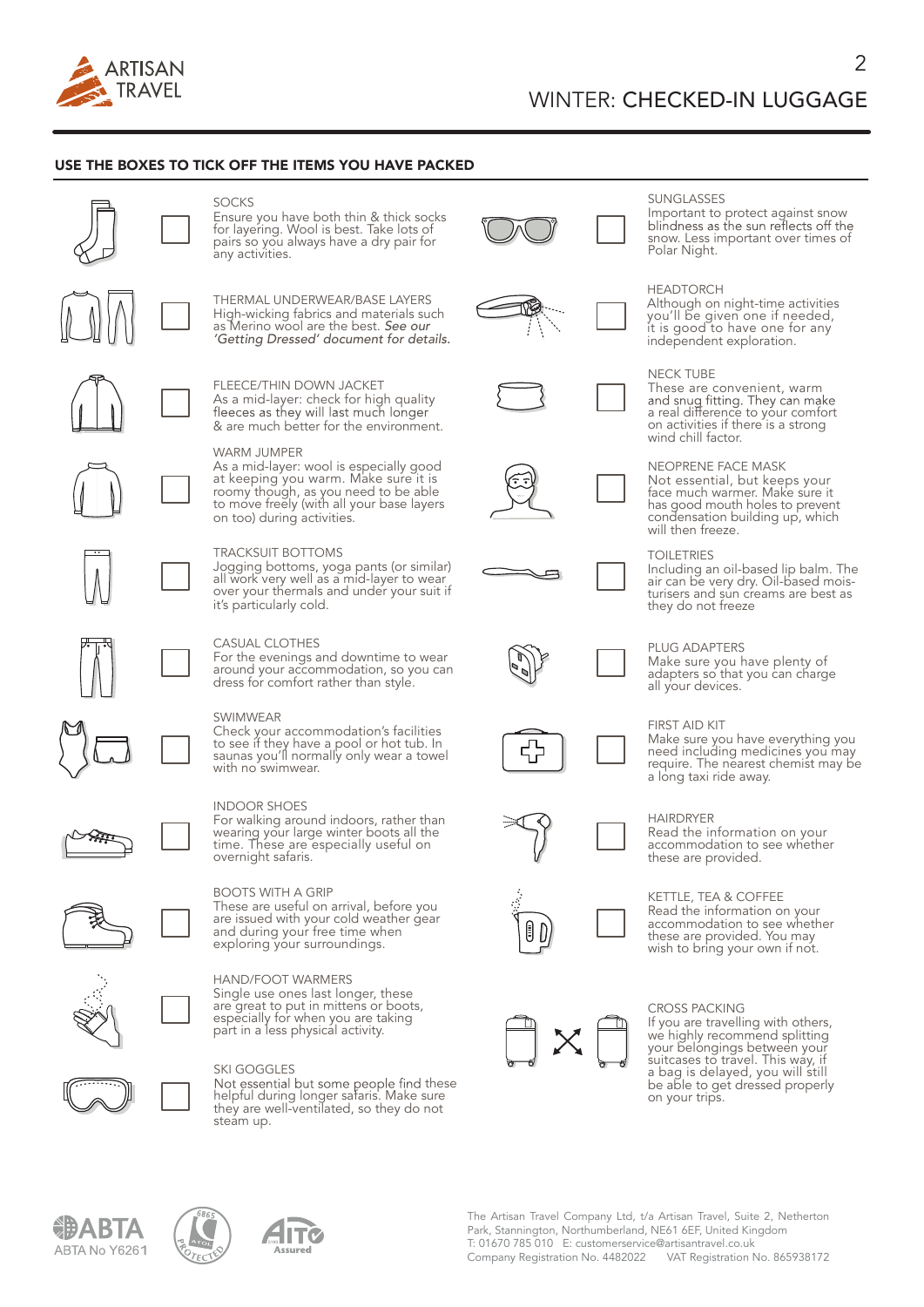

## LAYERING SYSTEM





### BASE LAYERS

These go next to your skin and their job is to remove perspiration from your body and keep you dry and warm. Base layers are normally made from a breathable high-wicking fabric or Merino wool. Avoid cotton.

### MID LAYERS

These keep you warm and are generally items like fleeces or wool. For the bottom half, you may want to<br>choose something like tracksuit bottoms or fleece trousers. Jeans are not suitable for wearing on any of our safaris.



### OUTER LAYER

Outer layers shield your body from the elements. These typically should be windproof and waterproof. The activity company will provide you with thermal suits and boots. These should be worn on all the safaris.

These also have reflectors on them; reflectors are a legal requirement for pedestrians on roads in Finland.

If you would also like to take your own outerwear, then you can do so for times when you might spend short periods outdoors.

### BODY HEAT MOVEMENT AND PROVIDED GLOVES VERSUS MITTENS



GLOVES MITTENS



#### NOTES ABOUT GLOVES

For activities, you will get your suits and boots as well as large mittens. These mittens will be perfect for the conditions you'll encounter. Please note, mittens will keep your hands a lot warmer than gloves. This is because mittens allow your fingers to lie next to each other, creating more body heat.

#### NOTES ABOUT SKI WEAR

If you already own ski wear then it is worth taking, but you should not buy this especially. Ski wear does not have the thermal properties of the specially designed suits you will be provided with and so it cannot replace it. It can, however, be used for short periods outside if you are popping to a shop or briefly exploring. You can also a wearing it during activities such as snowshoeing or cross-country skiing if it is mild.





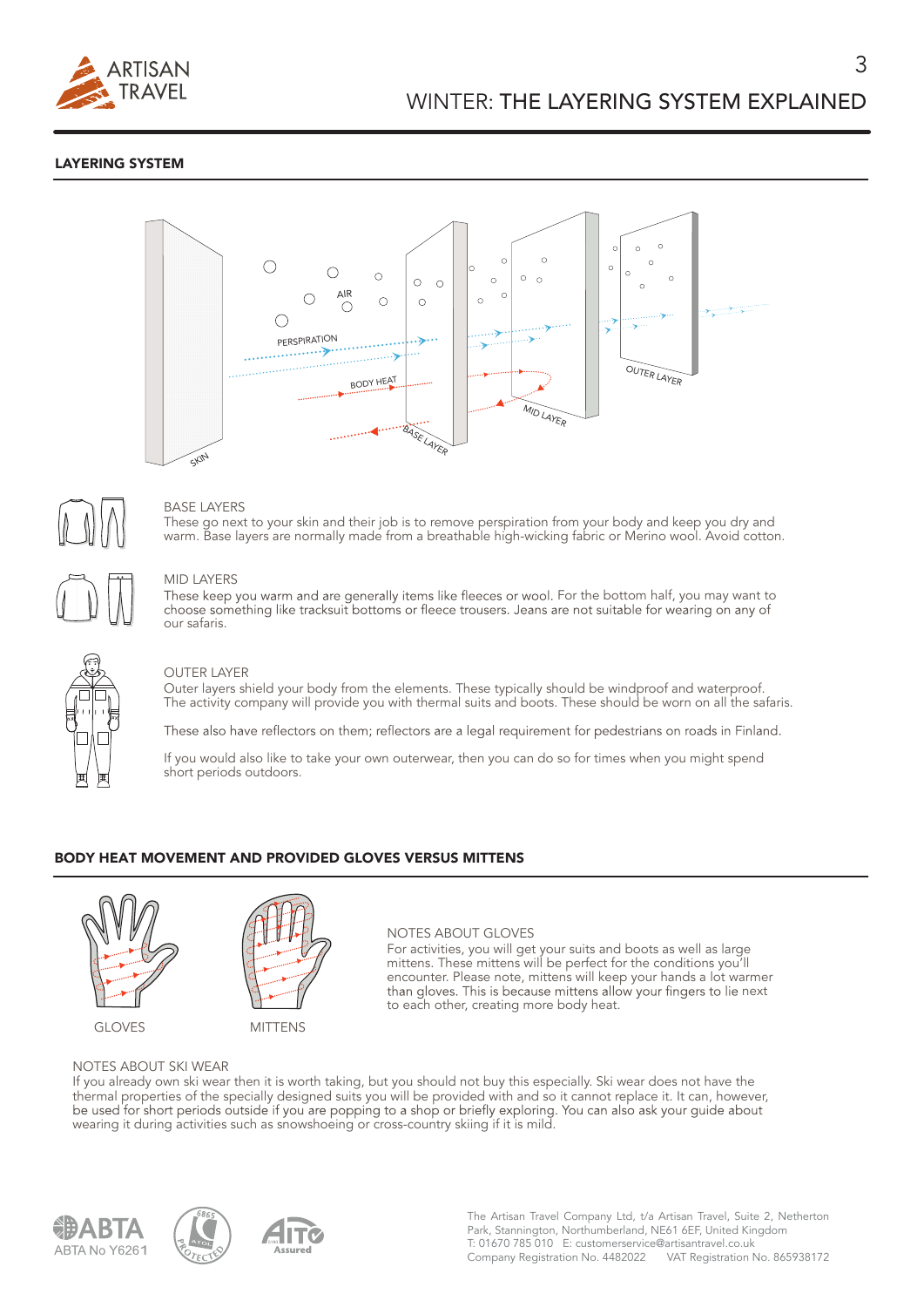

 $\overline{\Delta}$ 







The Artisan Travel Company Ltd, t/a Artisan Travel, Suite 2, Netherton Park, Stannington, Northumberland, NE61 6EF, United Kingdom T: 01670 785 010 E: customerservice@artisantravel.co.uk Company Registration No. 4482022 VAT Registration No. 865938172